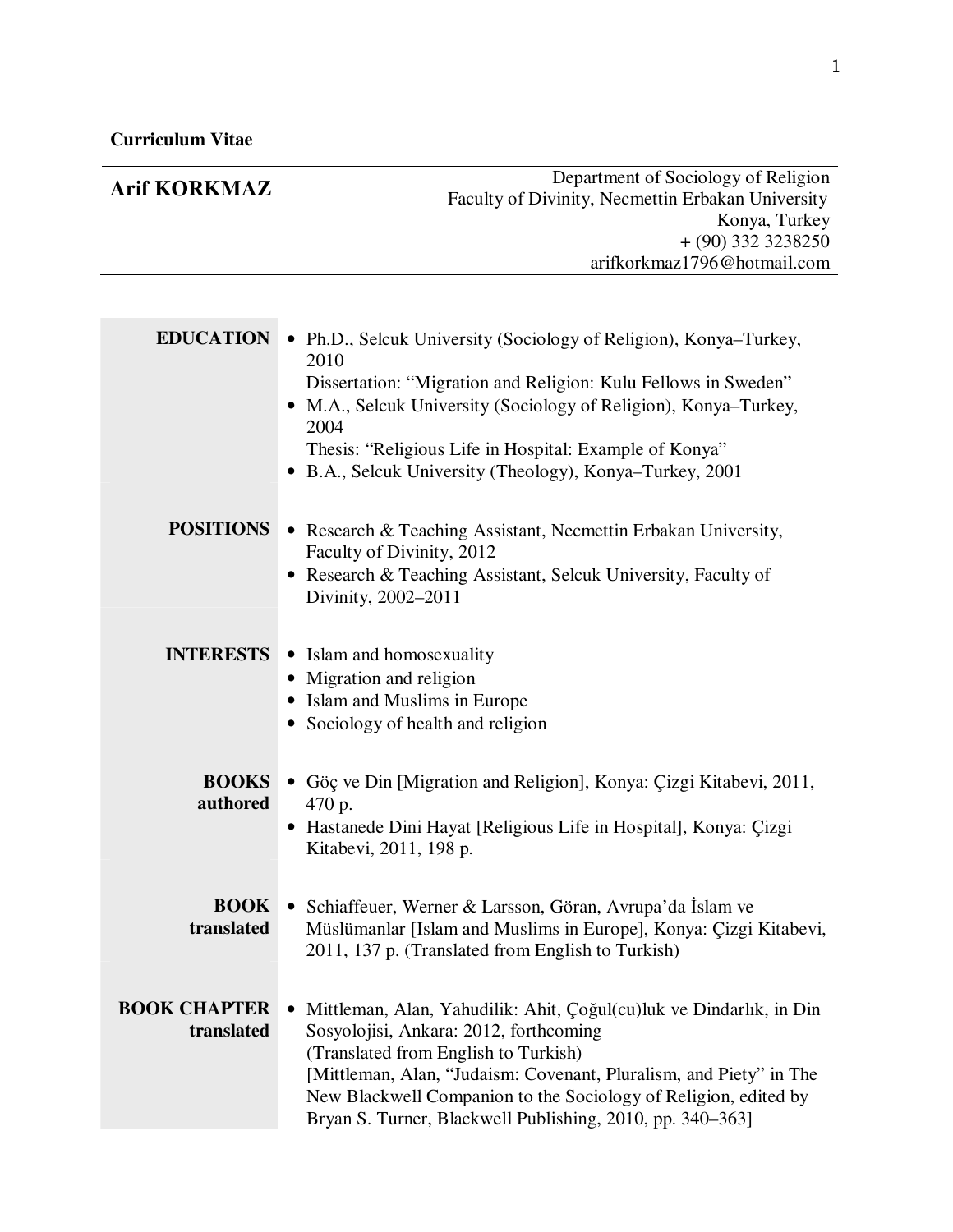| <b>ARTICLES</b><br>authored         | • "Isveç'te Islam ve Müslümanlar" [Islam and Muslims in Sweden],<br>Diyanet Avrupa 108, Nisan 2008, 8-10<br>· "Hastanede Dini Hayat: Teorik Çerçeve", ["Religious Life in<br>Hospital: Theoretical Framework"], Selçuk Üniversitesi İlahiyat<br>Fakültesi Dergisi 29, Bahar 2010, 283-311<br>· "Mehmed Said Paşa Sefaretnamesi Üzerine Sosyolojik Bir<br>Değerlendirme", ["A Sociological Evaluation on the Sefaretname of<br>Mehmed Said Pasha"], Selçuk Üniversitesi İlahiyat Fakültesi Dergisi<br>$31, 29$ p.                                                                                                                                                                                                  |  |
|-------------------------------------|-------------------------------------------------------------------------------------------------------------------------------------------------------------------------------------------------------------------------------------------------------------------------------------------------------------------------------------------------------------------------------------------------------------------------------------------------------------------------------------------------------------------------------------------------------------------------------------------------------------------------------------------------------------------------------------------------------------------|--|
| <b>ARTICLES</b><br>translated       | • Larsson, Göran, "İsveç'te İslam ve Müslümanlar", [Islam and<br>Muslims in Sweden], Selçuk Üniversitesi İlahiyat Fakültesi Dergisi<br>26, Güz 2008, 125-158<br>(Translated from English to Turkish)<br>• Larsson, Göran, "İsveç'te İslam Algısı, Entegrasyon Politikası ve<br>Büyük Kentlerdeki Müslümanlar", [Perception of Islam, Integration<br>Policy and Muslims in Big Cities in Sweden], Selçuk Üniversitesi<br>İlahiyat Fakültesi Dergisi 27, Bahar 2009, 155–171<br>(Translated from English to Turkish)<br>• Schiffauer, Werner, "Göç ve Dindarlık", [Migration and<br>Religiousness], Selçuk Üniversitesi İlahiyat Fakültesi Dergisi 28, Güz<br>2009, 193-206<br>(Translated from English to Turkish) |  |
| <b>INVITED PAPER</b><br>at symposia | • "Islam Günah Sosyolojisine Giriş: Hz. Peygamber'in (sav) Günahkar<br>Kişi ve Gruplara Yaklaşımı" [Introduction to the Islamic Sociology<br>of Sin: Muhammad's Attitude to the Sinful Persons and Groups], Hz.<br>Peygamber, Kardeşlik Ahlakı ve Kardeşlik Hukuku VI. Kutlu Doğum<br>Sempozyumu, Harran Üniversitesi İlahiyat Fakültesi ve Şanlıurfa İl<br>Müftülüğü, Şanlıurfa, 19-20 Nisan 2012                                                                                                                                                                                                                                                                                                                |  |
| <b>ABROAD</b><br><b>EXPERIENCE</b>  | Stockholm & Göteborg – Sweden (for doctorate study)<br>$(6$ months, September 2007 – March 2008)                                                                                                                                                                                                                                                                                                                                                                                                                                                                                                                                                                                                                  |  |
| <b>ACADEMIC</b><br><b>SERVICE</b>   | Academic advisor for a number of students, 2002–present<br>• Contributed to the development of a number of courses taught at the<br>Sociology of Religion department, 2002-present<br>• Prepared the ECTS adaptation list of Selcuk University Department<br>of Sociology of Religion for the EU ERASMUS program, 2011                                                                                                                                                                                                                                                                                                                                                                                            |  |
| <b>COURSES</b>                      | • Research Methods<br>• Sociology of Religion<br>• Information Society and Religion<br>Sociology                                                                                                                                                                                                                                                                                                                                                                                                                                                                                                                                                                                                                  |  |